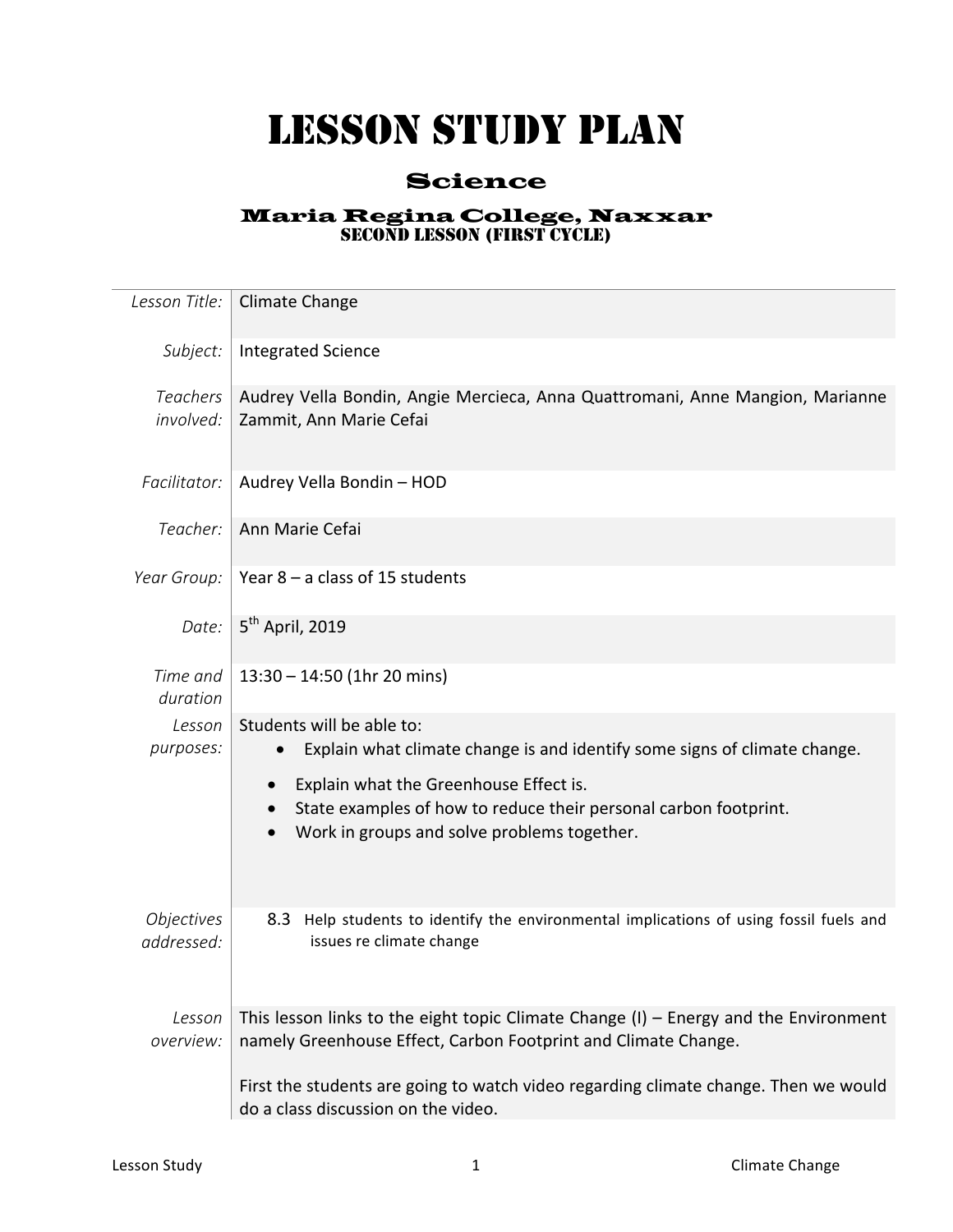|                        | Students in groups will do the jigsaw method where in groups of three students will<br>discuss and teach what is Climate Change, Carbon Footprint and Greenhouse Effect.<br>Afterwards, students will do a quiz on the three topics they just learned.                                                                                                                             |  |
|------------------------|------------------------------------------------------------------------------------------------------------------------------------------------------------------------------------------------------------------------------------------------------------------------------------------------------------------------------------------------------------------------------------|--|
| Promoted<br>practices: | We included group work as it has several benefits mainly:                                                                                                                                                                                                                                                                                                                          |  |
|                        | Students engaged in group work, or cooperative learning, show increased<br>individual achievement compared to students working alone.<br>Group work enhances communication and collaboration.<br>We included student centered learning as it has several benefits mainly:<br>Develop more thinking skills.<br>$\bullet$<br>Students will become more active learners.<br>$\bullet$ |  |
| Resources:             | Interactive whiteboard, power point presentation on climate change, videos on<br>climate change as an introduction and conclusion to the lesson, handouts of<br>Greenhouse effect, Climate Change and Carbon Footprint, Quiz, noticeboard.                                                                                                                                         |  |
| Classroom              | Students are seated in five groups of three for the first part of the jigsaw method and                                                                                                                                                                                                                                                                                            |  |
| organisation           | for the quiz.                                                                                                                                                                                                                                                                                                                                                                      |  |
|                        |                                                                                                                                                                                                                                                                                                                                                                                    |  |

Then student form an expert group (for the second part of the jigsaw method) where they are three groups of five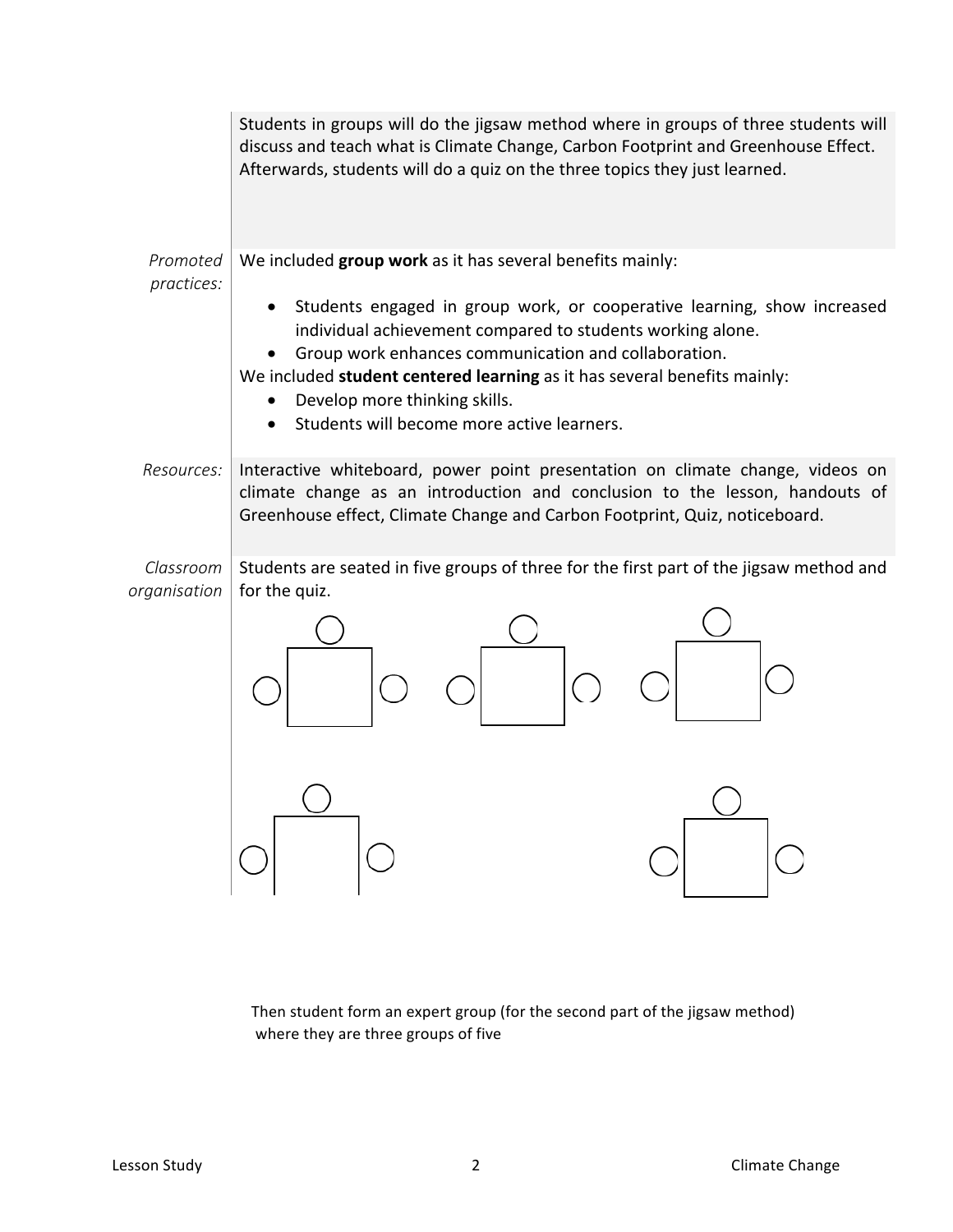

| Part 1<br>Lesson<br>introduction<br>5 mins | <b>Teacher says:</b><br>"Good morning! As you already know, we are here today to study<br>a lesson that a group of teachers planned together. The observers<br>here will be focusing on our planning of the lesson and what you<br>can learn from it. So, try not to worry about them. They are here to<br>help us improve our teaching and your learning of science. This<br>lesson is also going to be video recorded."<br><b>Teacher asks:</b><br>"Is this fine with you?"<br>(Pause of 5 seconds)                                                                                                                                                                                                                                                                                                                                                                                                                                               |
|--------------------------------------------|-----------------------------------------------------------------------------------------------------------------------------------------------------------------------------------------------------------------------------------------------------------------------------------------------------------------------------------------------------------------------------------------------------------------------------------------------------------------------------------------------------------------------------------------------------------------------------------------------------------------------------------------------------------------------------------------------------------------------------------------------------------------------------------------------------------------------------------------------------------------------------------------------------------------------------------------------------|
| Part 2                                     | Introduction: So the first thing we are going to do is watch this<br>video clip.                                                                                                                                                                                                                                                                                                                                                                                                                                                                                                                                                                                                                                                                                                                                                                                                                                                                    |
| <b>Whole Class</b>                         | https://www.youtube.com/watch?v=_UDL5VqPEXY                                                                                                                                                                                                                                                                                                                                                                                                                                                                                                                                                                                                                                                                                                                                                                                                                                                                                                         |
| <b>Discussion</b>                          |                                                                                                                                                                                                                                                                                                                                                                                                                                                                                                                                                                                                                                                                                                                                                                                                                                                                                                                                                     |
| 6 mins                                     | What comes to mind after watching this video?                                                                                                                                                                                                                                                                                                                                                                                                                                                                                                                                                                                                                                                                                                                                                                                                                                                                                                       |
|                                            | How do you feel after watching this video?                                                                                                                                                                                                                                                                                                                                                                                                                                                                                                                                                                                                                                                                                                                                                                                                                                                                                                          |
|                                            | What do you think we are going to talk about?                                                                                                                                                                                                                                                                                                                                                                                                                                                                                                                                                                                                                                                                                                                                                                                                                                                                                                       |
| 6 mins                                     | <b>Explanation of what is the Jigsaw Method:</b><br>Today instead of me teaching you. You are going to teach each<br>other. Each one of you will be given a handout on a particular topic<br>either Greenhouse Effect, Global Warming or Carbon Footprint.<br>Here is a video clip which shows exactly what you are going to do.<br>https://www.youtube.com/watch?v=KzJpVE-fQeE<br>First you will read the information on your own. Since you are a<br>good class, you are not going to do one paragraph you are going to<br>do the whole page.<br>Then together with the other students that have the same topic<br>you will discuss that particular topic. Make sure you covered all the<br>important points and practice what you are going to say. Once you<br>are ready, you will go back to your original group and explain what<br>you have learned to the rest of the group. Afterwards we will do a<br>quiz to test what you have learned. |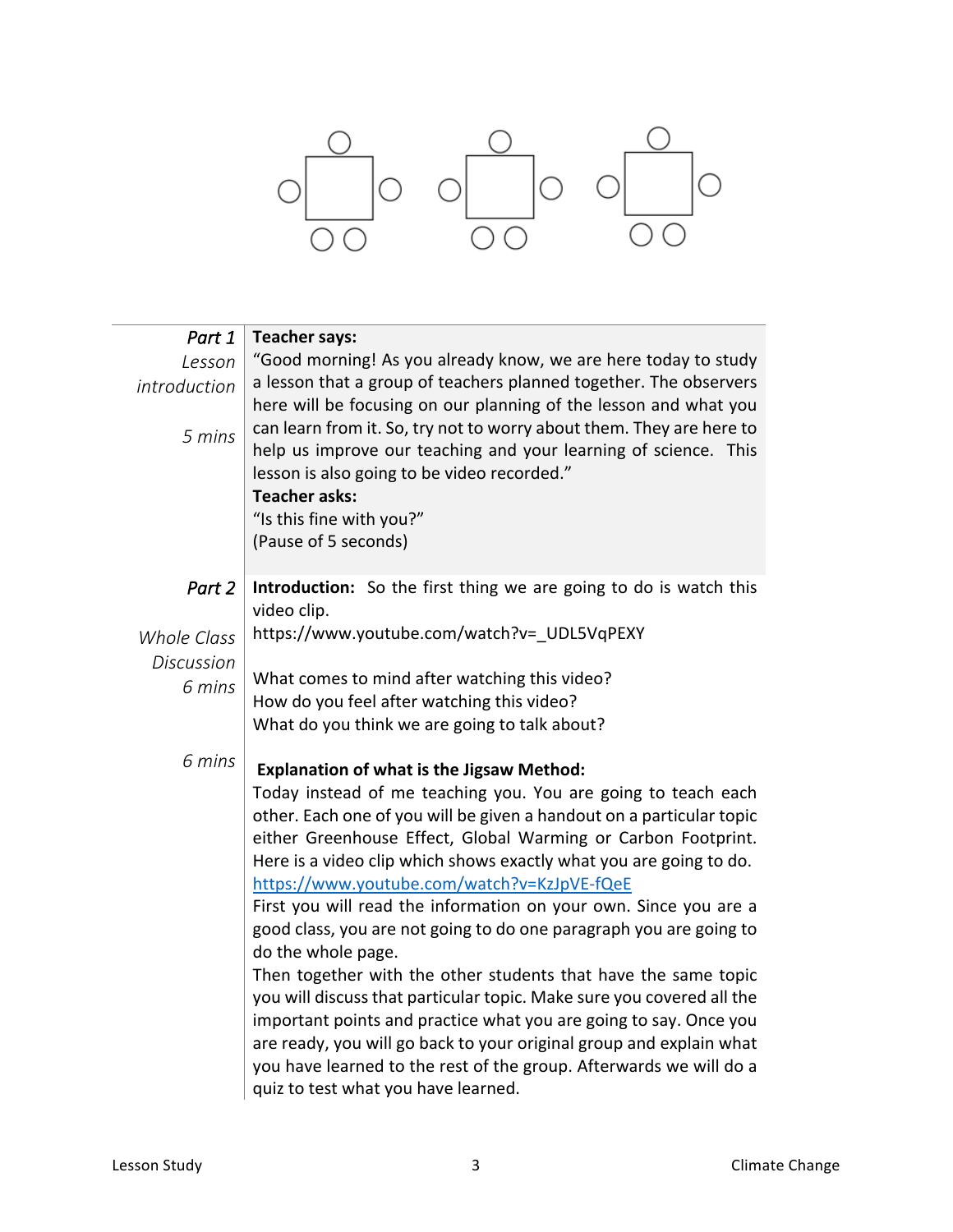| Part 3                          | <b>Jigsaw Method:</b>                                                                                                                                                                                                                                                                                                                                            |
|---------------------------------|------------------------------------------------------------------------------------------------------------------------------------------------------------------------------------------------------------------------------------------------------------------------------------------------------------------------------------------------------------------|
| Group work<br>activity<br>5mins | Student are divided into five groups of three. Each student in their<br>respective group is given a handout on one of the three topics:<br>Greenhouse Effect, Climate Change and Carbon Footprint. First<br>each student will read it on his/her own.                                                                                                            |
| $15 \, mins$                    | Once the students have read the information on their own, they<br>will find the other four students that have the same topic as them.<br>Students will then discuss the main points of their<br>particular topic. Students are to rehearse what they have to say to<br>the other students.                                                                       |
| 20 mins                         | Once the students are confident enough in what they have to say,<br>they will go back to their original group. One after the other they<br>will explain their particular topic. The other students will ask<br>questions where they do not understand. Teachers will go round<br>the groups to check that the students are sharing the correct<br>information.   |
|                                 |                                                                                                                                                                                                                                                                                                                                                                  |
| Part 4<br>15 mins               | Quiz<br>In the same group of three a quiz is done on the three topics<br>covered. One question is done per group. If one group get an<br>answer incorrect it will go to the next group as a bonus question.<br>Teacher instructs the students that the first answer is the one that<br>counts. The winners will be the ones who got the most correct<br>answers. |
| 3 mins                          | <b>Concluding video</b><br>The teacher shows the students a video on climate change which is<br>a continuation of the first video shown at the beginning of the<br>lesson.<br>https://www.facebook.com/100000503122645/posts/2813036328723110/                                                                                                                   |
| Conclusion                      | Well done for your work and participation. Now let's do a summary<br>of today's lesson:<br>"What did you learn today?"<br>(Pause)                                                                                                                                                                                                                                |